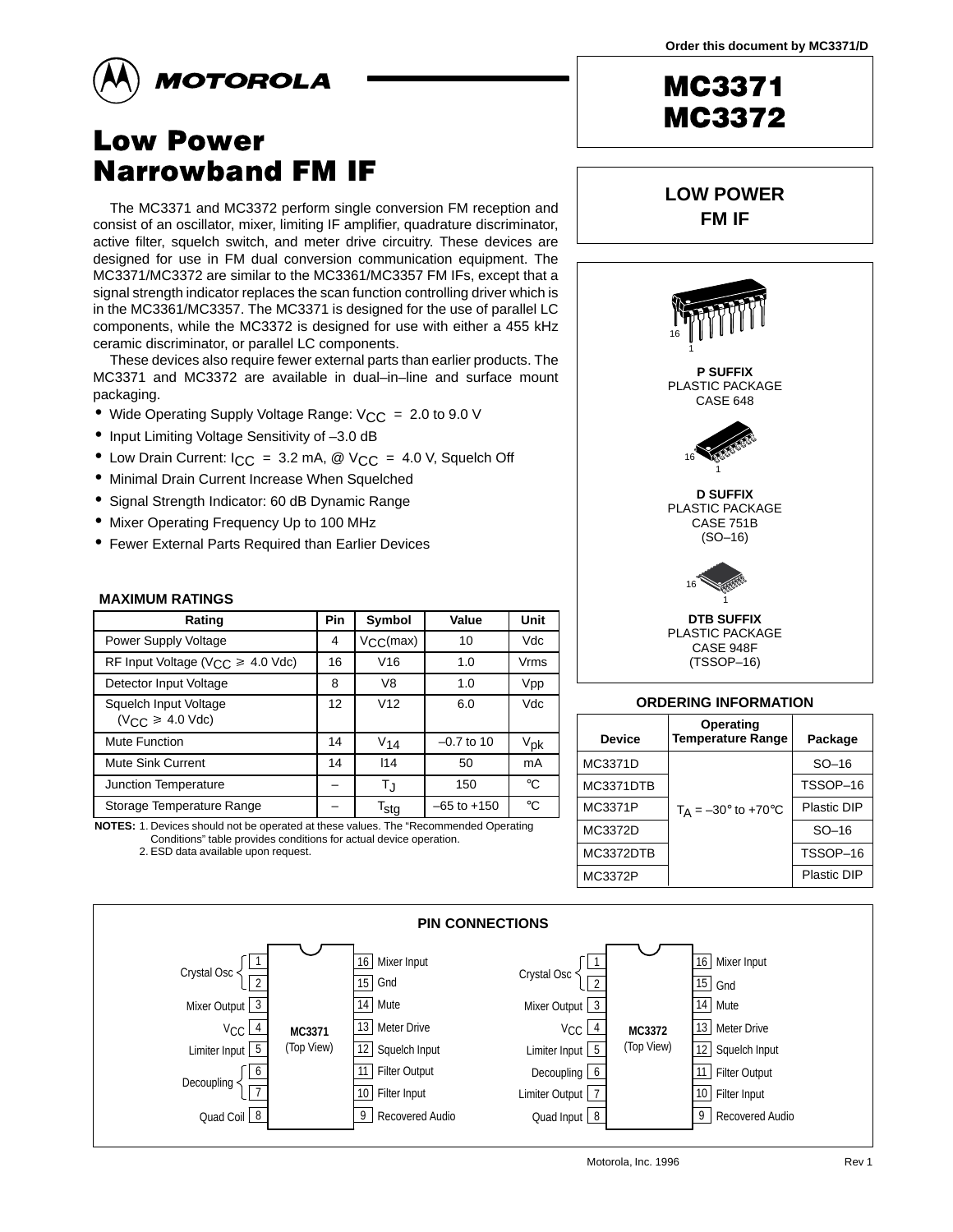### **RECOMMENDED OPERATING CONDITIONS**

| Rating                                                                                                             | Pin | Symbol          | Value                               | Unit       |
|--------------------------------------------------------------------------------------------------------------------|-----|-----------------|-------------------------------------|------------|
| ( $\circledR$ T <sub>A</sub> = 25 <sup>°</sup> C)<br>Supply Voltage<br>$(-30^{\circ}C \leq T_A \leq +75^{\circ}C)$ | 4   | Vcc             | $2.0 \text{ to } 9.0$<br>2.4 to 9.0 | Vdc        |
| <b>RF Input Voltage</b>                                                                                            | 16  | $V_{rf}$        | 0.0005 to 10                        | mVrms      |
| <b>RF Input Frequency</b>                                                                                          | 16  | $f_{rf}$        | $0.1$ to $100$                      | <b>MHz</b> |
| Oscillator Input Voltage                                                                                           | 1   | Vlocal          | 80 to 400                           | mVrms      |
| Intermediate Frequency                                                                                             |     | f <sub>if</sub> | 455                                 | kHz        |
| Limiter Amp Input Voltage                                                                                          | 5   | $V$ if          | 0 to 400                            | mVrms      |
| Filter Amp Input Voltage                                                                                           | 10  | $V_{fa}$        | 0.1 to 300                          | mVrms      |
| Squelch Input Voltage                                                                                              | 12  | $V_{sq}$        | $0$ or $2$                          | Vdc        |
| Mute Sink Current                                                                                                  | 14  | <sup>l</sup> sq | $0.1$ to 30                         | mA         |
| Ambient Temperature Range                                                                                          |     | Тд              | $-30$ to $+70$                      | °C         |

**AC ELECTRICAL CHARACTERISTICS** (V<sub>CC</sub> = 4.0 Vdc, f<sub>0</sub> = 58.1125 MHz, df = ±3.0 kHz, f<sub>mod</sub> = 1.0 kHz, 50  $\Omega$  source, f<sub>local</sub> = 57.6575 MHz, V<sub>local</sub> = 0 dBm, T<sub>A</sub> = 25°C, unless otherwise noted)

| ivvui                                                                                                           |                          |                                                   |                          |                   |                          |            |
|-----------------------------------------------------------------------------------------------------------------|--------------------------|---------------------------------------------------|--------------------------|-------------------|--------------------------|------------|
| <b>Characteristic</b>                                                                                           | Pin                      | Symbol                                            | Min                      | <b>Typ</b>        | Max                      | Unit       |
| Input for 12 dB SINAD<br>Matched Input - (See Figures 11, 12 and 13)<br>Unmatched Input - (See Figures 1 and 2) | $\overline{\phantom{0}}$ | <b>V<sub>SIN</sub></b>                            |                          | 1.0<br>5.0        | 15                       | µVrms      |
| Input for 20 dB NQS                                                                                             | $\equiv$                 | <b>V<sub>NQS</sub></b>                            | $\equiv$                 | 3.5               | $\overline{\phantom{0}}$ | $\mu$ Vrms |
| Recovered Audio Output Voltage<br>$V_{rf} = -30$ dBm                                                            | -                        | AF <sub>O</sub>                                   | 120                      | 200               | 320                      | mVrms      |
| Recovered Audio Drop Voltage Loss<br>Vrf = $-30$ dBm, V <sub>CC</sub> = 4.0 V to 2.0 V                          |                          | AFloss                                            | $-8.0$                   | $-1.5$            | -                        | dB         |
| Meter Drive Output Voltage (No Modulation)<br>$V_{rf} = -100$ dBm<br>$V_{rf} = -70$ dBm<br>$V_{rf} = -40$ dBm   | 13                       | M <sub>Drv</sub><br>MV1<br>MV2<br>MV <sub>3</sub> | 1.1<br>2.0               | 0.3<br>1.5<br>2.5 | 0.5<br>1.9<br>3.1        | Vdc        |
| Filter Amp Gain<br>$R_S = 600 \Omega$ , f <sub>S</sub> = 10 kHz, V <sub>fa</sub> = 1.0 mVrms                    |                          | Av(Amp)                                           | 47                       | 50                | $\overline{\phantom{0}}$ | dB         |
| Mixer Conversion Gain<br>$V_{rf}$ = -40 dBm, R <sub>L</sub> = 1.8 kΩ                                            | -                        | Av(Mix)                                           | 14                       | 20                |                          | dB         |
| Signal to Noise Ratio<br>$V_{rf} = -30$ dBm                                                                     | $\equiv$                 | s/n                                               | 36                       | 67                | $\overline{\phantom{0}}$ | dB         |
| <b>Total Harmonic Distortion</b><br>$V_{rf} = -30$ dBm, BW = 400 Hz to 30 kHz                                   | $\overline{\phantom{0}}$ | <b>THD</b>                                        |                          | 0.6               | 3.4                      | $\%$       |
| Detector Output Impedance                                                                                       | 9                        | $Z_{\rm O}$                                       | $\overline{\phantom{0}}$ | 450               | $\qquad \qquad -$        | Ω          |
| Detector Output Voltage (No Modulation)<br>$V_{rf} = -30$ dBm                                                   | 9                        | DV <sub>O</sub>                                   |                          | 1.45              | $\overline{\phantom{0}}$ | Vdc        |
| <b>Meter Drive</b><br>$V_{rf} = -100$ to $-40$ dBm                                                              | 13                       | M <sub>O</sub>                                    | $\overline{\phantom{0}}$ | 0.8               | $\overline{\phantom{0}}$ | $\mu$ A/dB |
| Meter Drive Dynamic Range<br>RF <sub>In</sub><br>$IFIn$ (455 kHz)                                               | 13                       | <b>MVD</b>                                        | $\overline{\phantom{0}}$ | 60<br>80          | $\overline{\phantom{0}}$ | dB         |
| Mixer Third Order Input Intercept Point<br>$f1 = 58.125$ MHz<br>$f2 = 58.1375$ MHz                              | $\overline{\phantom{0}}$ | $\mathsf{ITO}_{\mathsf{Mix}}$                     | -                        | $-22$             | $\overline{\phantom{0}}$ | dBm        |
| Mixer Input Resistance                                                                                          | 16                       | $\mathsf{R}_{\mathsf{in}}$                        | $\overline{\phantom{0}}$ | 3.3               | $\overline{\phantom{0}}$ | kΩ         |
| Mixer Input Capacitance                                                                                         | 16                       | $C_{in}$                                          | $\overline{\phantom{0}}$ | 2.2               | $\overline{\phantom{0}}$ | pF         |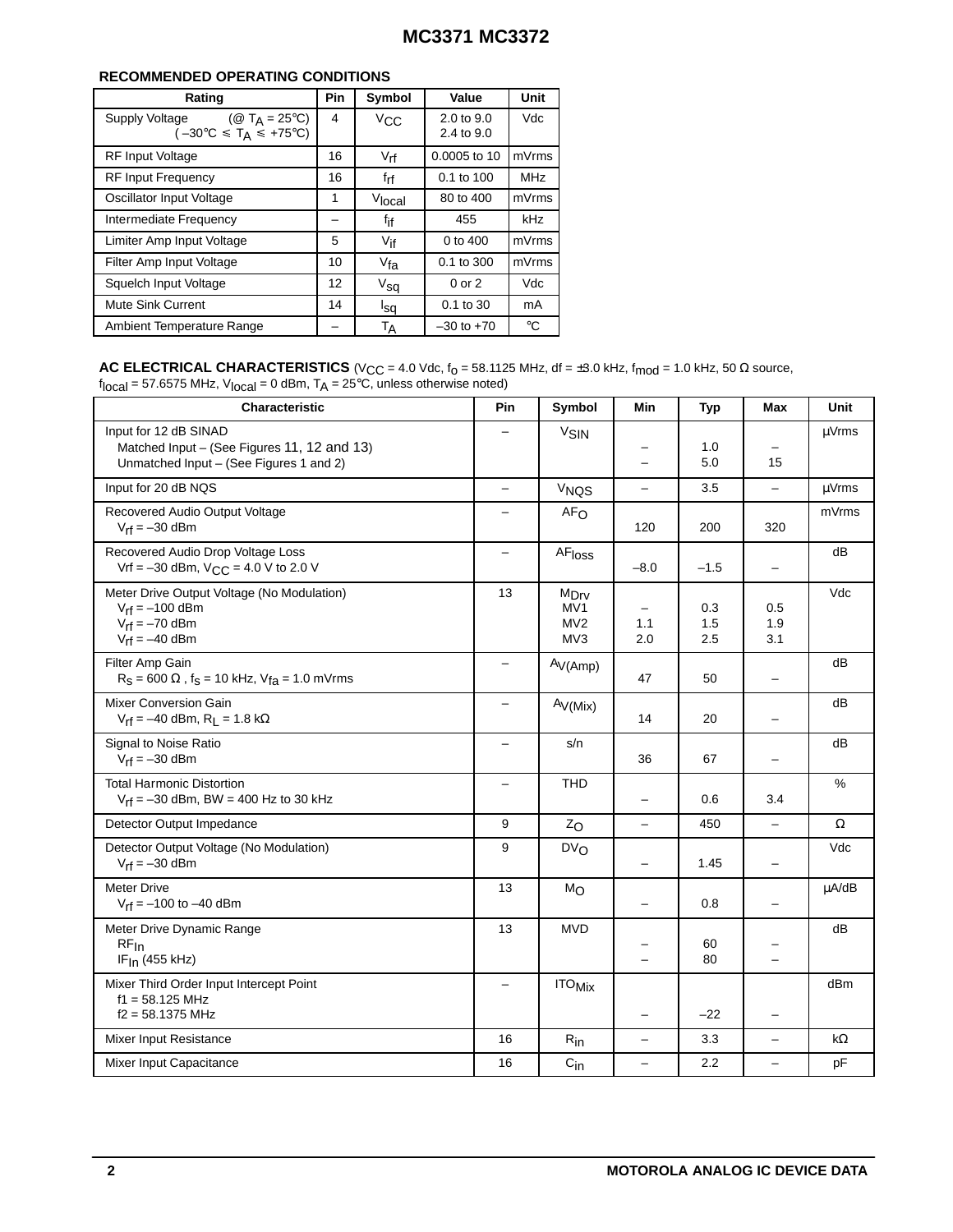| <b>DC ELECTRICAL CHARACTERISTICS</b> ( $V_{CC}$ = 4.0 Vdc, $T_A$ = 25°C, unless otherwise noted) |  |  |  |
|--------------------------------------------------------------------------------------------------|--|--|--|
|--------------------------------------------------------------------------------------------------|--|--|--|

| <b>Characteristic</b>                                                                                                                             | <b>Pin</b> | Symbol                  | Min        | Typ               | Max               | <b>Unit</b> |
|---------------------------------------------------------------------------------------------------------------------------------------------------|------------|-------------------------|------------|-------------------|-------------------|-------------|
| Drain Current (No Input Signal)<br>Squelch Off, $V_{sq} = 2.0$ Vdc<br>Squelch On, $V_{sq} = 0$ Vdc<br>Squelch Off, $V_{\text{CC}} = 2.0$ to 9.0 V | 4          | cc1<br> cc2 <br>dlcc1   |            | 3.2<br>3.6<br>1.0 | 4.2<br>4.8<br>2.0 | mA          |
| Detector Output (No Input Signal)<br>DC Voltage, $V8 = V_C C$                                                                                     | 9          | V9                      | 0.9        | 1.6               | 2.3               | Vdc         |
| Filter Output (No Input Signal)<br>DC Voltage<br>Voltage Change, $V_{C,C} = 2.0$ to 9.0 V                                                         | 11         | V <sub>11</sub><br>dV11 | 1.5<br>2.0 | 2.5<br>5.0        | 3.5<br>8.0        | Vdc         |
| <b>Trigger Hysteresis</b>                                                                                                                         |            | <b>Hys</b>              | 34         | 57                | 80                | mV          |



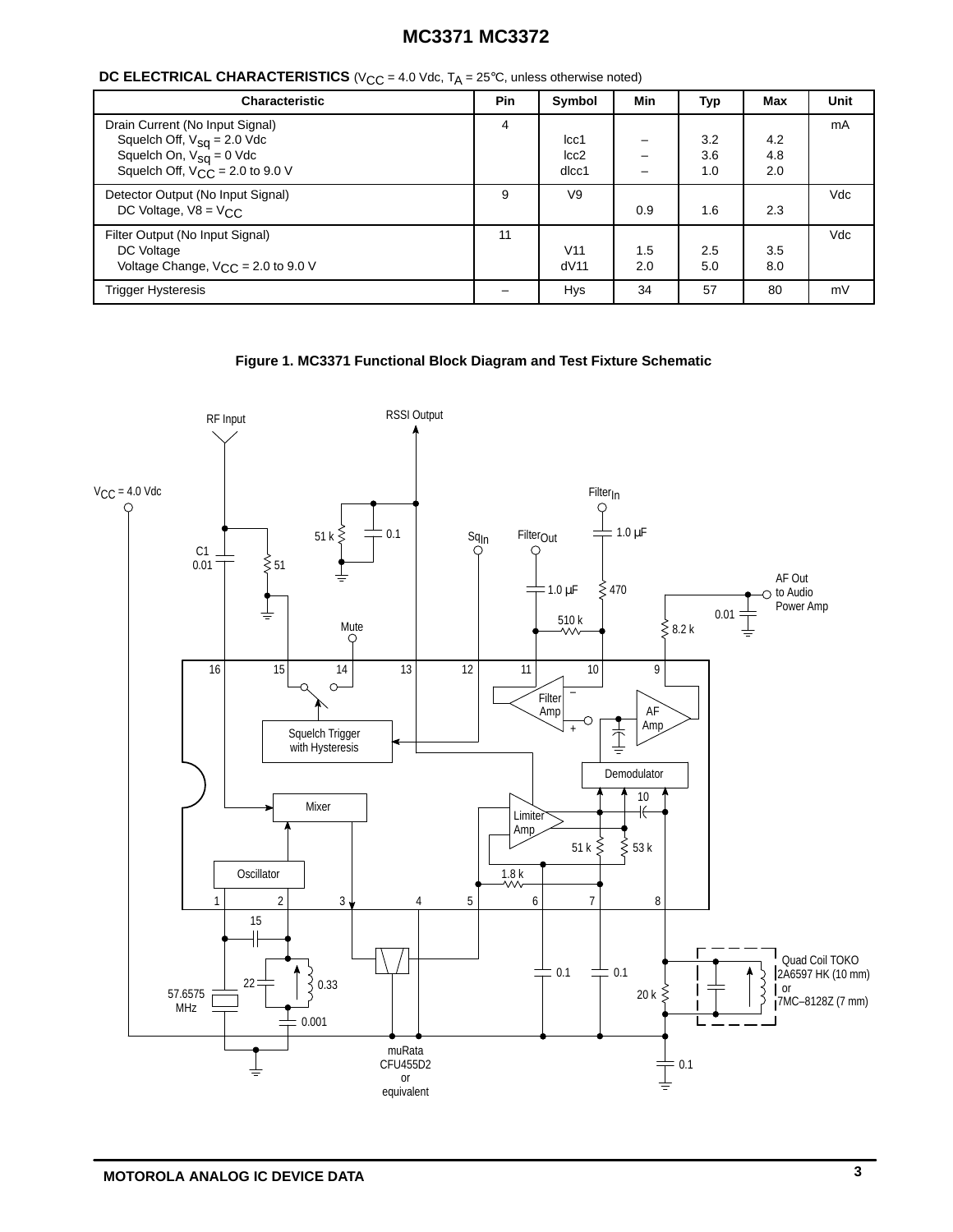### **Figure 2. MC3372 Functional Block Diagram and Test Fixture Schematic**

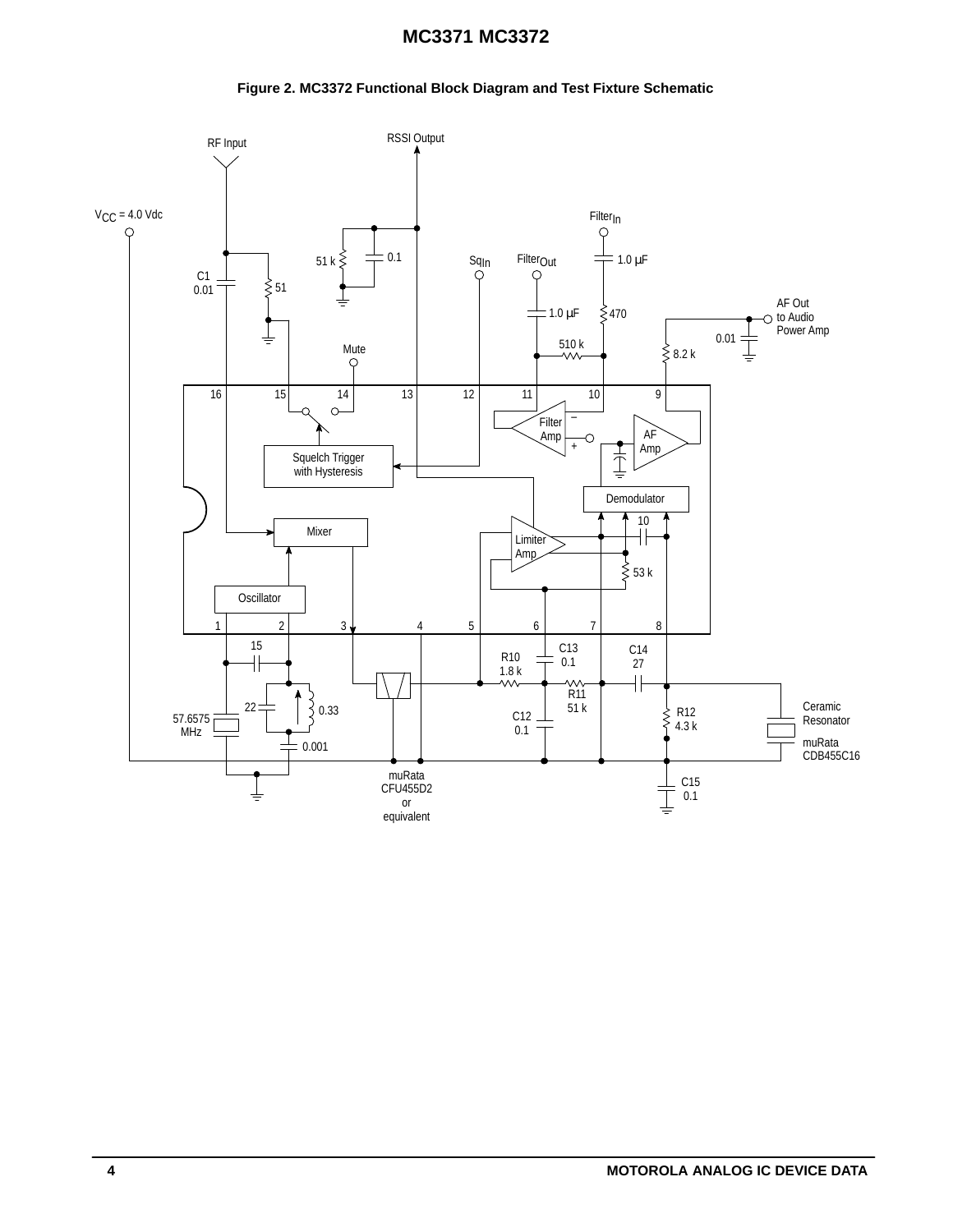### **TYPICAL CURVES**

(Unmatched Input)











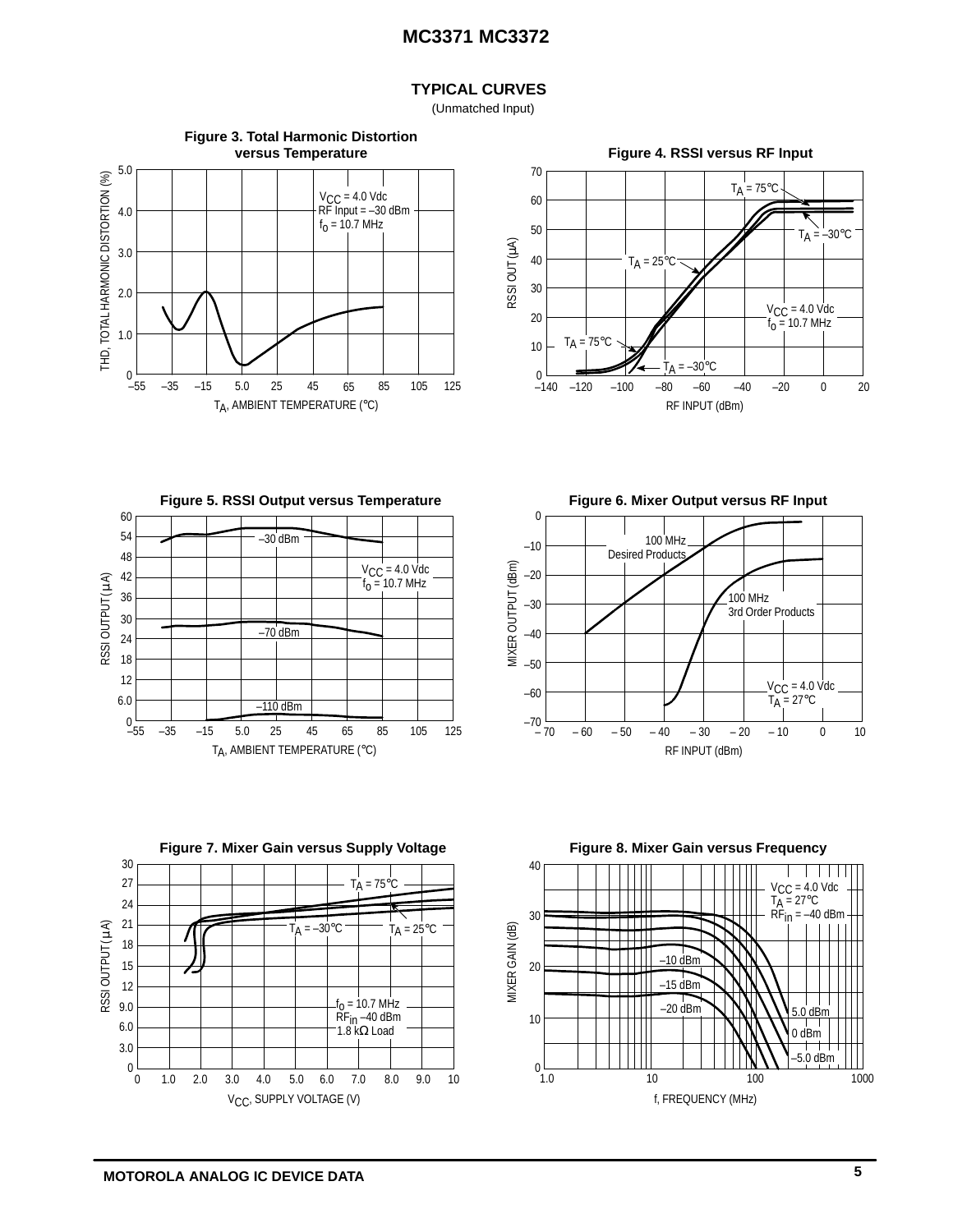#### **MC3371 PIN FUNCTION DESCRIPTION**

**OPERATING CONDITIONS**  $V_{CC} = 4.0$  Vdc,  $RF_{In} = 100$   $\mu$ V,  $f_{mod} = 1.0$  kHz,  $f_{dev} = 3.0$  kHz. MC3371 at  $f_{RF} = 10.7$  MHz (see Figure 11).

| Pin                 | Symbol                   | <b>Internal Equivalent</b><br><b>Circuit</b>                    | <b>Description</b>                                                                                                                                                                               | Waveform               |
|---------------------|--------------------------|-----------------------------------------------------------------|--------------------------------------------------------------------------------------------------------------------------------------------------------------------------------------------------|------------------------|
| 1                   | OSC <sub>1</sub>         | <b>V<sub>CC</sub></b><br>15k<br>$OSC1 -$                        | The base of the Colpitts oscillator. Use<br>a high impedance and low capacitance<br>probe or a "sniffer" to view the wave-<br>form without altering the frequency.<br>Typical level is 450 mVpp. | 20ns<br>100mG          |
| $\overline{2}$      | OSC <sub>2</sub>         | OSC <sub>2</sub> -<br>200<br>μA                                 | The emitter of the Colpitts oscillator.<br>Typical signal level is 200 mVpp. Note<br>that the signal is somewhat distorted<br>compared to that on Pin 1.                                         | 100m<br>20ns           |
| 3                   | <b>MX</b> Out            | 3<br>- Mixer <sub>Out</sub><br>$V_{CC}$                         | Output of the Mixer. Riding on the<br>455 kHz is the RF carrier component.<br>The typical level is approximately<br>60 mVpp.                                                                     |                        |
| 4                   | $V_{\text{CC}}$          | 1.5k<br>w.<br>100<br>μA                                         | Supply Voltage -2.0 to 9.0 Vdc is the<br>operating range. V <sub>CC</sub> is decoupled to<br>ground.                                                                                             | <b>500ns</b>           |
| 5                   | IF <sub>In</sub>         | 5<br>IF <sub>In</sub><br>.8 k<br>6<br>53 k<br>DEC1<br>7<br>51 k | Input to the IF amplifier after passing<br>through the 455 kHz ceramic filter. The<br>signal is attenuated by the filter. The<br>typical level is approximately<br>50 mVpp.                      |                        |
| 6<br>$\overline{7}$ | DEC1<br>DEC <sub>2</sub> | $DEC2 \rightarrow$<br>60 μA                                     | IF Decoupling. External 0.1 µF<br>capacitors connected to V <sub>CC</sub> .                                                                                                                      | 500msg                 |
| 8                   | Quad<br>Coil             | 8<br>Quad Coil<br>$V_{CC}$<br>10<br>$50 \mu A$                  | Quadrature Tuning Coil. Composite<br>(not yet demodulated) 455 kHz IF<br>signal is present. The typical level is<br>500 mVpp.                                                                    | <b>Stitus</b><br>100s) |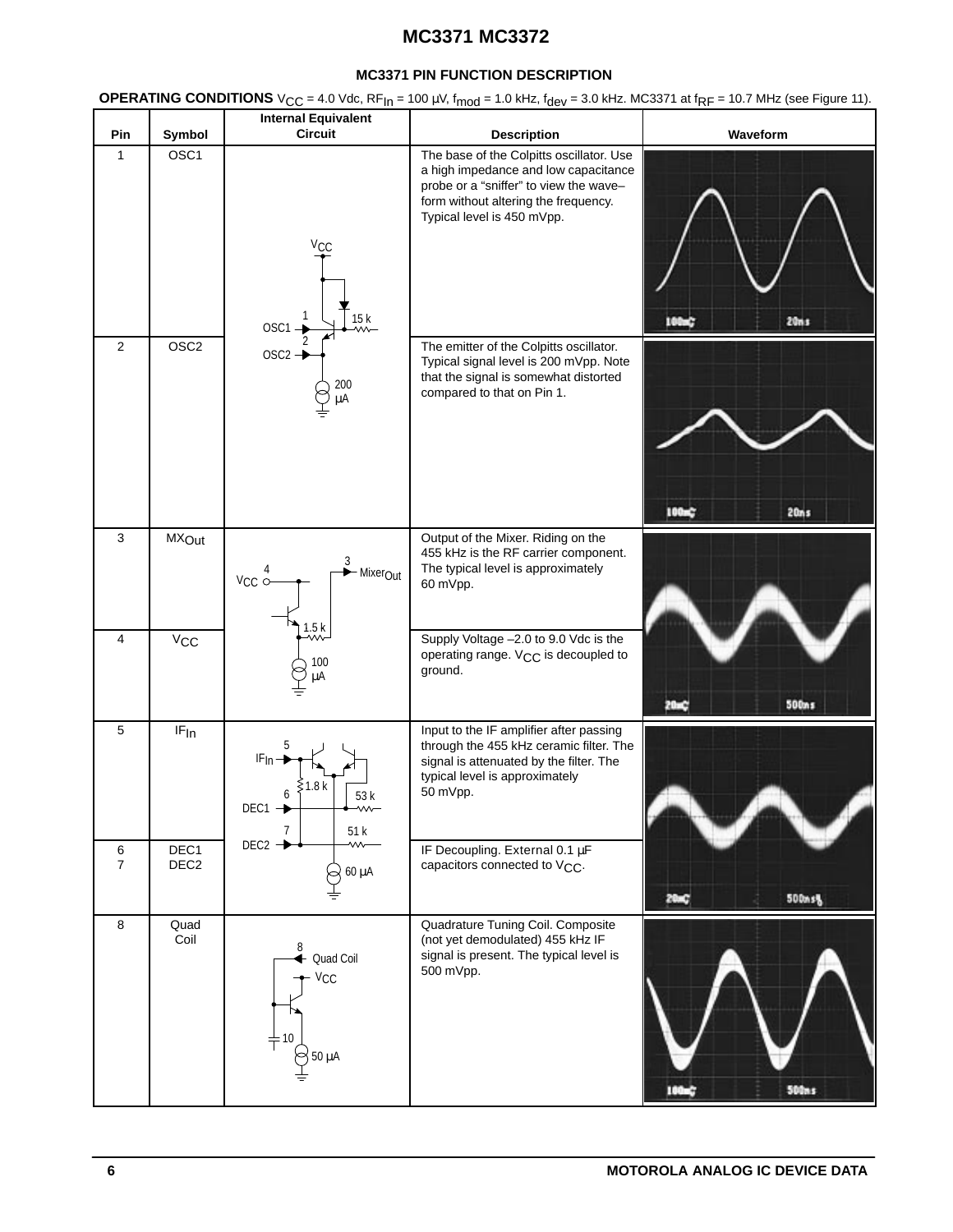### **MC3371 PIN FUNCTION DESCRIPTION (continued)**

**OPERATING CONDITIONS**  $V_{CC} = 4.0$  Vdc,  $RF_{In} = 100$   $\mu$ V,  $f_{mod} = 1.0$  kHz,  $f_{dev} = 3.0$  kHz. MC3371 at  $f_{RF} = 10.7$  MHz (see Figure 11).

|                  |                             | <b>Internal Equivalent</b>                                                              |                                                                                                                                                                                                                                           |                  |
|------------------|-----------------------------|-----------------------------------------------------------------------------------------|-------------------------------------------------------------------------------------------------------------------------------------------------------------------------------------------------------------------------------------------|------------------|
| Pin              | Symbol                      | <b>Circuit</b>                                                                          | <b>Description</b>                                                                                                                                                                                                                        | Waveform         |
| $\boldsymbol{9}$ | <b>RA</b>                   | <b>V<sub>CC</sub></b><br>200<br>$\rightarrow$ RA <sub>Out</sub><br>⇜<br>9<br>100 µA     | Recovered Audio. This is a composite<br>FM demodulated output having signal<br>and carrier component. The typical<br>level is 1.4 Vpp.<br>The filtered recovered audio has the<br>carrier component removed and is<br>typically 800 mVpp. | 500mC<br>200xs%  |
|                  |                             |                                                                                         |                                                                                                                                                                                                                                           | 200ast<br>500mg  |
| $10$<br>11       | Fil <sub>In</sub><br>Filout | 10<br>← Filter <sub>In</sub><br>· Vcc<br>30 µA<br>₹                                     | Filter Amplifier Input<br>Filter Amplifier Output. The typical                                                                                                                                                                            |                  |
|                  |                             | $V_{\text{CC}}$<br>240 µA<br>$\blacktriangleright$ Filter <sub>Out</sub><br>11<br>$\pm$ | signal level is 400 mVpp.                                                                                                                                                                                                                 | 200m<br>200as    |
| 12               | Sq <sub>In</sub>            | $\frac{12}{1}$<br>$Sq_{\ln}$                                                            | Squelch Input. See discussion in<br>application text.                                                                                                                                                                                     | 20 <sub>ms</sub> |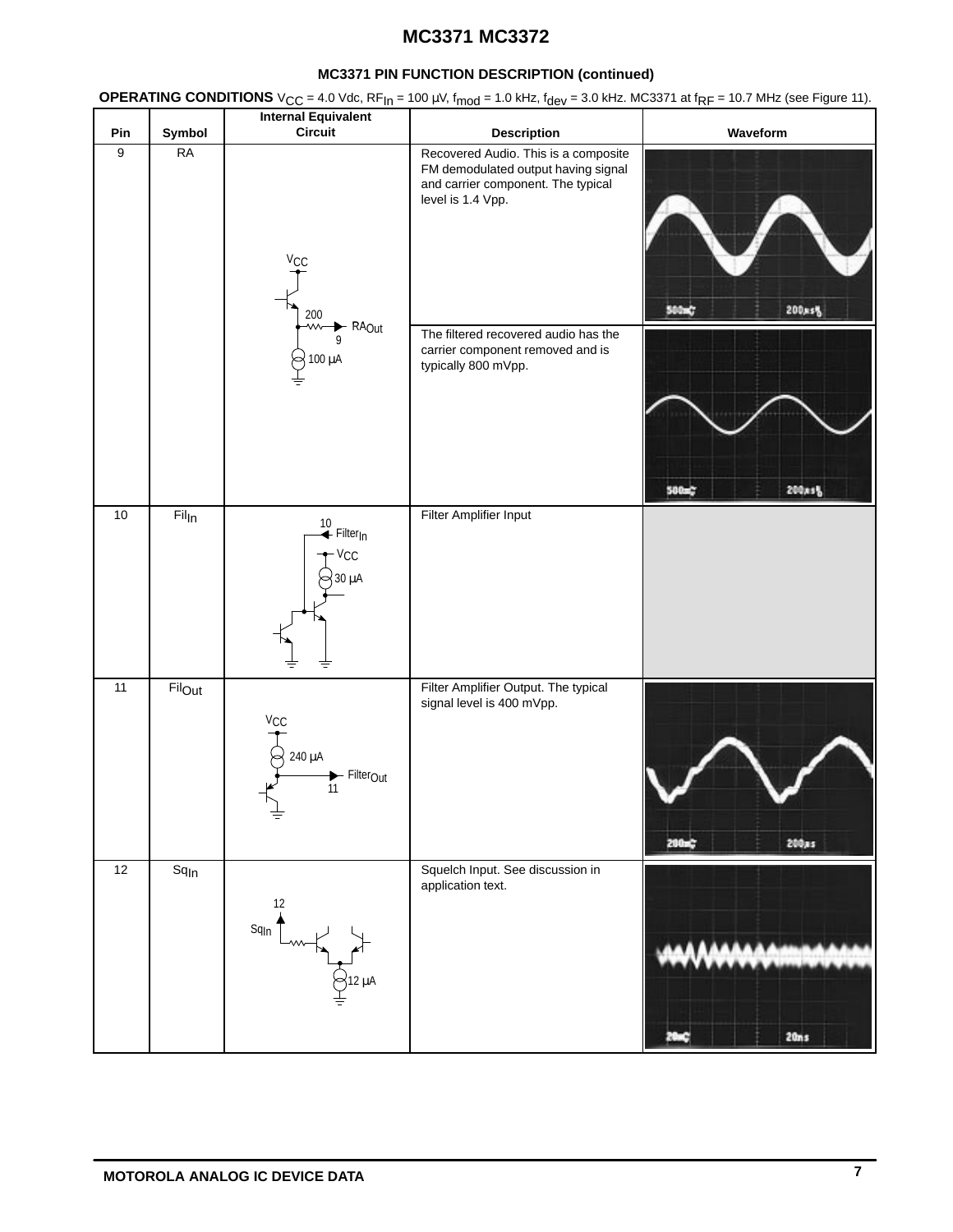### **MC3371 PIN FUNCTION DESCRIPTION (continued)**

**OPERATING CONDITIONS**  $V_{CC} = 4.0$  Vdc,  $RF_{In} = 100$   $\mu$ V,  $f_{mod} = 1.0$  kHz,  $f_{dev} = 3.0$  kHz. MC3371 at  $f_{RF} = 10.7$  MHz (see Figure 11).

|     |                     | <b>Internal Equivalent</b>                                                                  |                                                                                                                                                                                                                                                                        |          |
|-----|---------------------|---------------------------------------------------------------------------------------------|------------------------------------------------------------------------------------------------------------------------------------------------------------------------------------------------------------------------------------------------------------------------|----------|
| Pin | Symbol              | <b>Circuit</b>                                                                              | <b>Description</b>                                                                                                                                                                                                                                                     | Waveform |
| 13  | <b>RSSI</b>         | $V_{\text{CC}}$<br>≶1.8 k<br><b>Bias</b><br>13<br>$\blacktriangleright$ RSSI <sub>Out</sub> | RSSI Output. Referred to as the<br>Received Signal Strength Indicator or<br>RSSI. The chip sources up to 60 µA<br>over the linear 60 dB range. This pin<br>may be used many ways, such as:<br>AGC, meter drive and carrier triggered<br>squelch circuit.               |          |
| 14  | <b>MUTE</b>         | 14<br>Mute or<br>Sq <sub>Out</sub><br>40 k                                                  | Mute Output. See discussion in<br>application text.                                                                                                                                                                                                                    |          |
| 15  | Gnd                 | 15<br>Gnd                                                                                   | Ground. The ground area should be<br>continuous and unbroken. In a two-<br>sided layout, the component side has<br>the ground plane. In a one-sided<br>layout, the ground plane fills around<br>the traces on the circuit side of the<br>board and is not interrupted. |          |
| 16  | $MIX$ <sub>In</sub> | <b>V<sub>CC</sub></b><br>16<br>Mixer <sub>In</sub><br>3.3 <sub>k</sub><br>10 k              | Mixer Input-<br>Series Input Impedance:<br>@ 10 MHz: 309 - j33 Ω<br>@ 45 MHz: 200 - j13 Ω                                                                                                                                                                              |          |

\*Other pins are the same as pins in MC3371.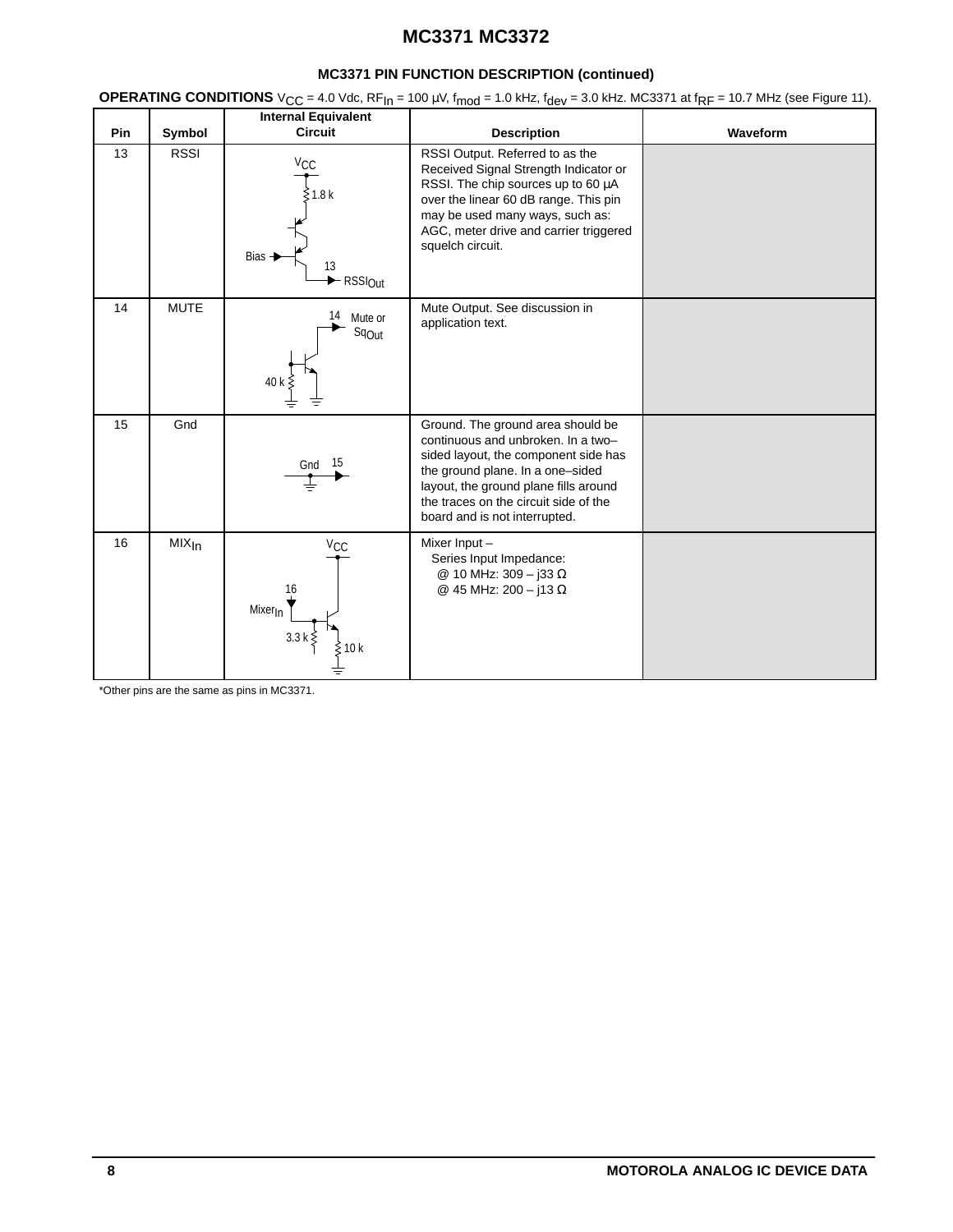### **MC3372 PIN FUNCTION DESCRIPTION**

**OPERATING CONDITIONS**  $V_{CC} = 4.0$  Vdc,  $RF_{In} = 100 \mu V$ ,  $f_{mod} = 1.0$  kHz,  $f_{dev} = 3.0$  kHz. MC3372 at  $f_{RF} = 45$  MHz (see Figure 13).

| Pin              | Symbol             | <b>Internal Equivalent</b><br>Circuit                                                                  | <b>Description</b>                                                                                                                                                                                                                   | Waveform       |
|------------------|--------------------|--------------------------------------------------------------------------------------------------------|--------------------------------------------------------------------------------------------------------------------------------------------------------------------------------------------------------------------------------------|----------------|
| $5\phantom{.0}$  | IF <sub>In</sub>   | $\overline{5}$<br>$IF_{In}$<br>$\frac{2}{5}$ 53 k                                                      | IF Amplifier Input                                                                                                                                                                                                                   |                |
| $\,6\,$          | DEC1               | DEC-<br>60 μA                                                                                          | IF Decoupling. External 0.1 µF<br>capacitors connected to V <sub>CC</sub> .                                                                                                                                                          | <b>20ms</b>    |
| $\overline{7}$   | <b>IFOut</b>       | $\stackrel{7}{\blacktriangle}$ IF <sub>Out</sub><br>/cc<br>50 $\mu$ A<br>120 μA                        | IF Amplifier Output Signal level is<br>typically 300 mVpp.                                                                                                                                                                           | 300n s 5       |
| $\bf 8$          | Quad <sub>In</sub> | $\overset{8}{\blacktriangle}$ Quad <sub>in</sub><br><b>V<sub>CC</sub></b><br>$\neq$ 10 $\bowtie$ 50 µA | Quadrature Detector Input. Signal<br>level is typically 150 mVpp.                                                                                                                                                                    | <b>500ns%</b>  |
| $\boldsymbol{9}$ | RA                 | $V_{CC}$<br>200<br>- 9<br>- RA <sub>Out</sub><br>⇜<br>$100 \mu A$<br>$\sim$                            | Recovered Audio. This is a composite<br>FM demodulated output having signal<br>and carrier components. Typical level<br>is 800 mVpp.<br>The filtered recovered audio has the<br>carrier signal removed and is typically<br>500 mVpp. | 200xs<br>200mg |
|                  |                    |                                                                                                        |                                                                                                                                                                                                                                      | 200xs%         |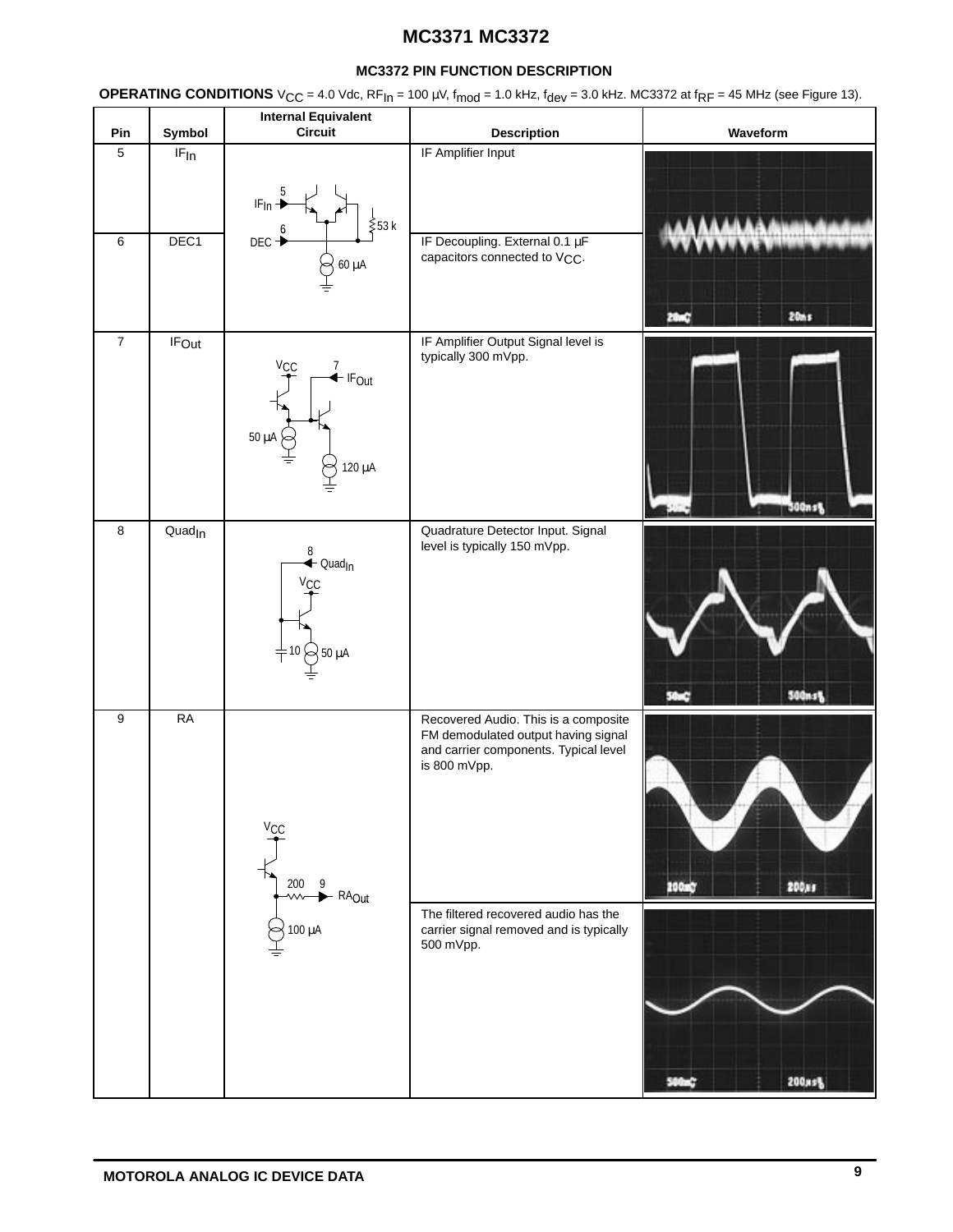#### **Figure 9. MC3371 Circuit Schematic**



**Figure 10. MC3372 Circuit Schematic**

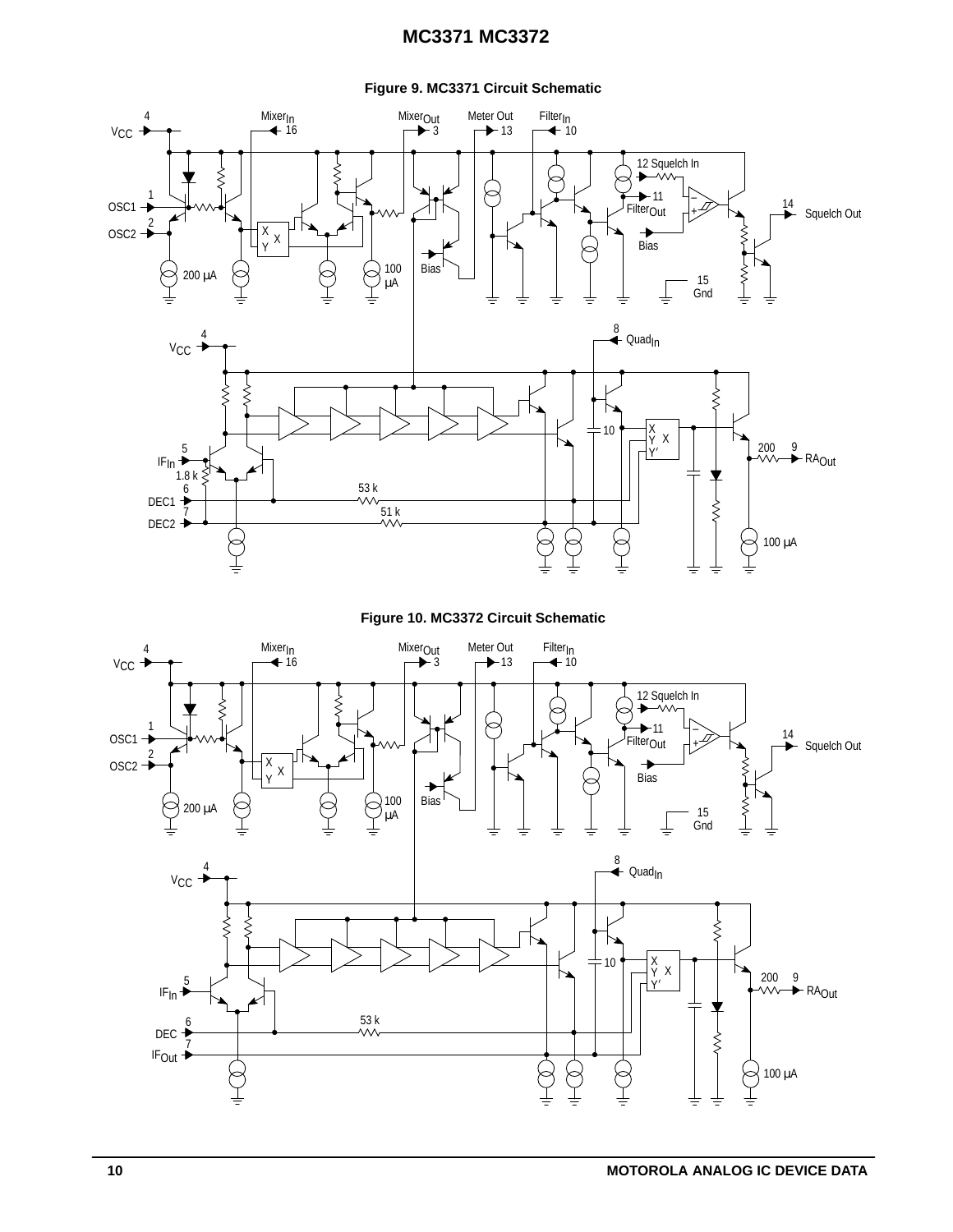#### **CIRCUIT DESCRIPTION**

The MC3371 and MC3372 are low power narrowband FM receivers with an operating frequency of up to 60 MHz. Its low voltage design provides low power drain, excellent sensitivity, and good image rejection in narrowband voice and data link applications.

This part combines a mixer, an IF (intermediate frequency) limiter with a logarithmic response signal strength indicator, a quadrature detector, an active filter and a squelch trigger circuit. In a typical application, the mixer amplifier converts an RF input signal to a 455 kHz IF signal. Passing through an external bandpass filter, the IF signal is fed into a limiting amplifier and detection circuit where the audio signal is recovered. A conventional quadrature detector is used.

The absence of an input signal is indicated by the presence of noise above the desired audio frequencies. This "noise band" is monitored by an active filter and a detector. A squelch switch is used to mute the audio when noise or a tone is present. The input signal level is monitored by a meter drive circuit which detects the amount of IF signal in the limiting amplifier.

#### **APPLICATIONS INFORMATION**

The oscillator is an internally biased Colpitts type with the collector, base, and emitter connections at Pins 4, 1 and 2 respectively. This oscillator can be run under crystal control. For fundamental mode crystals use crystal characterized parallel resonant for 32 pF load. For higher frequencies, use 3rd overtone series mode type crystals. The coil (L2) and resistor RD (R13) are needed to ensure proper and stable operation at the LO frequency (see Figure 13, 45 MHz application circuit).

The mixer is doubly balanced to reduce spurious radiation. Conversion gain stated in the AC Electrical Characteristics table is typically 20 dB. This power gain measurement was made under stable conditions using a 50  $\Omega$  source at the input and an external load provided by a 455 kHz ceramic filter at the mixer output which is connected to the V<sub>CC</sub> (Pin 4) and IF input (Pin 5). The filter impedance closely matches the 1.8 kΩ internal load resistance at Pin 3 (mixer output). Since the input impedance at Pin 16 is strongly influenced by a 3.3 kΩ internal biasing resistor and has a low capacitance, the useful gain is actually much higher than shown by the standard power gain measurement. The Smith Chart plot in Figure 17 shows the measured mixer input impedance versus input frequency with the mixer input matched to a 50  $\Omega$  source impedance at the given frequencies. In order to assure stable operation under matched conditions, it is necessary to provide a shunt resistor to ground. Figures 11, 12 and 13 show the input networks used to derive the mixer input impedance data.

Following the mixer, a ceramic bandpass filter is recommended for IF filtering (i.e. 455 kHz types having a bandwidth of  $\pm 2.0$  kHz to  $\pm 15$  kHz with an input and output impedance from 1.5 kΩ to 2.0 kΩ). The 6 stage limiting IF amplifier has approximately 92 dB of gain. The MC3371 and MC3372 are different in the limiter and quadrature detector circuits. The MC3371 has a 1.8 kΩ and a 51 kΩ resistor providing internal dc biasing and the output of the limiter is internally connected, both directly and through a 10 pF capacitor to the quadrature detector; whereas, in the MC3372 these components are not provided internally. Thus, in the MC3371, no external components are necessary to match the 455 kHz ceramic filter, while in the MC3372, external 1.8 kΩ and 51 kΩ biasing resistors are needed between Pins 5 and 7, respectively (see Figures 12 and 13).

In the MC3371, a parallel LCR quadrature tank circuit is connected externally from Pin 8 to  $V_{CC}$  (similar to the MC3361). In the MC3372, a quadrature capacitor is needed externally from Pin 7 to Pin 8 and a parallel LC or a ceramic discriminator with a damping resistor is also needed from Pin 8 to V<sub>CC</sub> (similar to the MC3357). The above external quadrature circuitry provides 90° phase shift at the IF center frequency and enables recovered audio.

The damping resistor determines the peak separation of the detector and is somewhat critical. As the resistor is decreased, the separation and the bandwidth is increased but the recovered audio is decreased. Receiver sensitivity is dependent on the value of this resistor and the bandwidth of the 455 kHz ceramic filter.

On the chip the composite recovered audio, consisting of carrier component and modulating signal, is passed through a low pass filter amplifier to reduce the carrier component and then is fed to Pin 9 which has an output impedance of 450  $\Omega$ . The signal still requires further filtering to eliminate the carrier component, deemphasis, volume control, and further amplification before driving a loudspeaker. The relative level of the composite recovered audio signal at Pin 9 should be considered for proper interaction with an audio post amplifier and a given load element. The MC13060 is recommended as a low power audio amplifier.

The meter output indicates the strength of the IF level and the output current is proportional to the logarithm of the IF input signal amplitude. A maximum source current of 60 µA is available and can be used to drive a meter and to detect a carrier presence. This is referred to as a Received Strength Signal Indicator (RSSI). The output at Pin 13 provides a current source. Thus, a resistor to ground yields a voltage proportional to the input carrier signal level. The value of this resistor is estimated by  $(V<sub>C</sub>C(Vdc) - 1.0 V)/60 \mu A$ ; so for VCC = 4.0 Vdc, the resistor is approximately 50 kΩ and provides a maximum voltage swing of about 3.0 V.

A simple inverting op amp has an output at Pin 11 and the inverting input at Pin 10. The noninverting input is connected to 2.5 V. The op amp may be used as a noise triggered squelch or as an active noise filter. The bandpass filter is designed with external impedance elements to discriminate between frequencies. With an external AM detector, the filtered audio signal is checked for a tone signal or for the presence of noise above the normal audio band. This information is applied to Pin 12.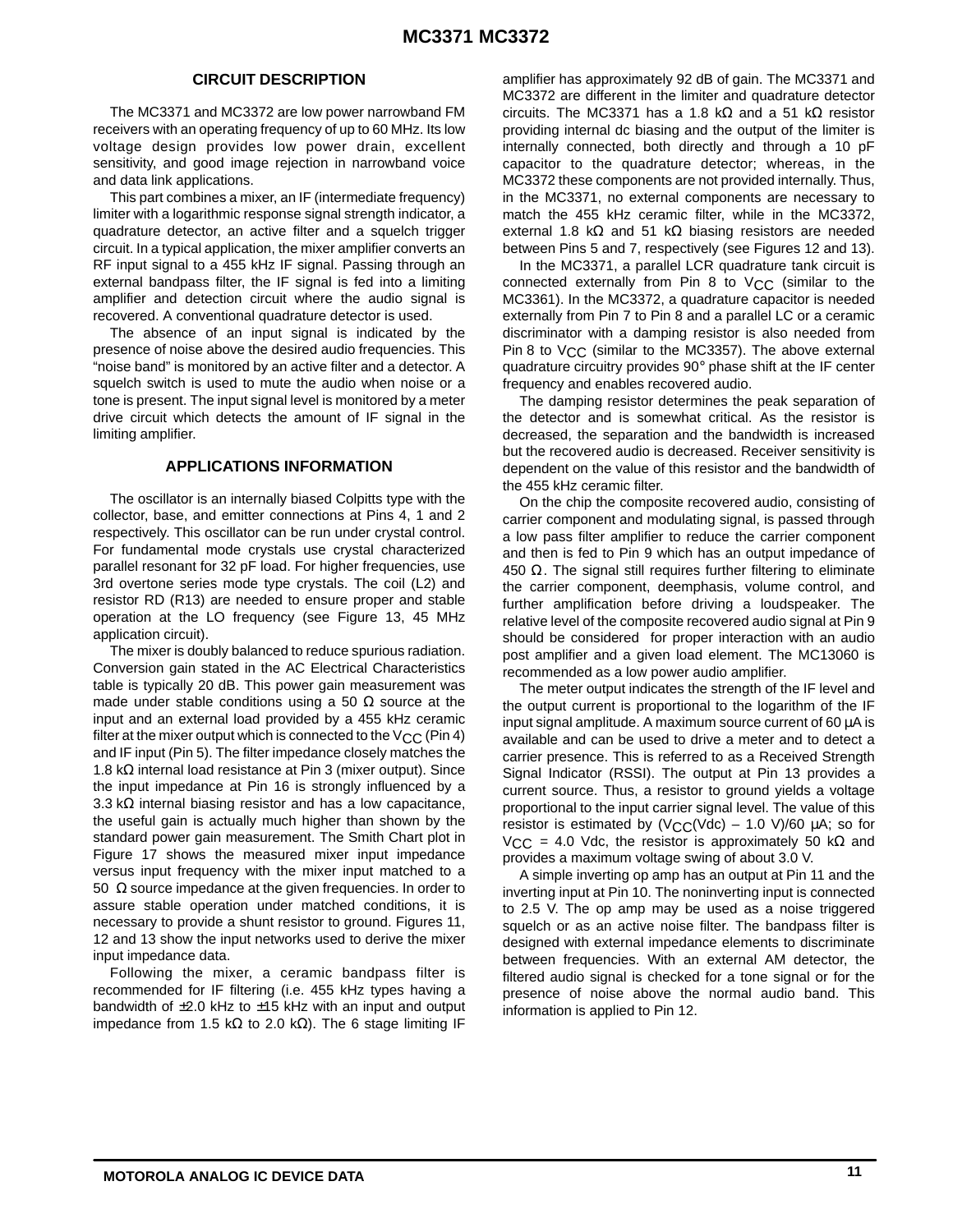An external positive bias to Pin 12 sets up the squelch trigger circuit such that the audio mute (Pin 14) is open or connected to ground. If Pin 12 is pulled down to 0.9 V or below by the noise or tone detector, Pin 14 is internally shorted to ground. There is about 57 mV of hyteresis at Pin 12 to prevent jitter. Audio muting is accomplished by connecting Pin 14 to the appropriate point in the audio path between Pin 9 and an audio amplifier. The voltage at Pin 14 should not be lower than –0.7 V; this can be assured by connecting Pin 14 to the point that has no dc component.

Another possible application of the squelch switch may be as a carrier level triggered squelch circuit, similar to the MC3362/MC3363 FM receivers. In this case the meter output can be used directly to trigger the squelch switch when the RF input at the input frequency falls below the desired level. The level at which this occurs is determined by the resistor placed between the meter drive output (Pin 13) and ground (Pin 15).



**Figure 11. Typical Application for MC3371 at 10.7 MHz**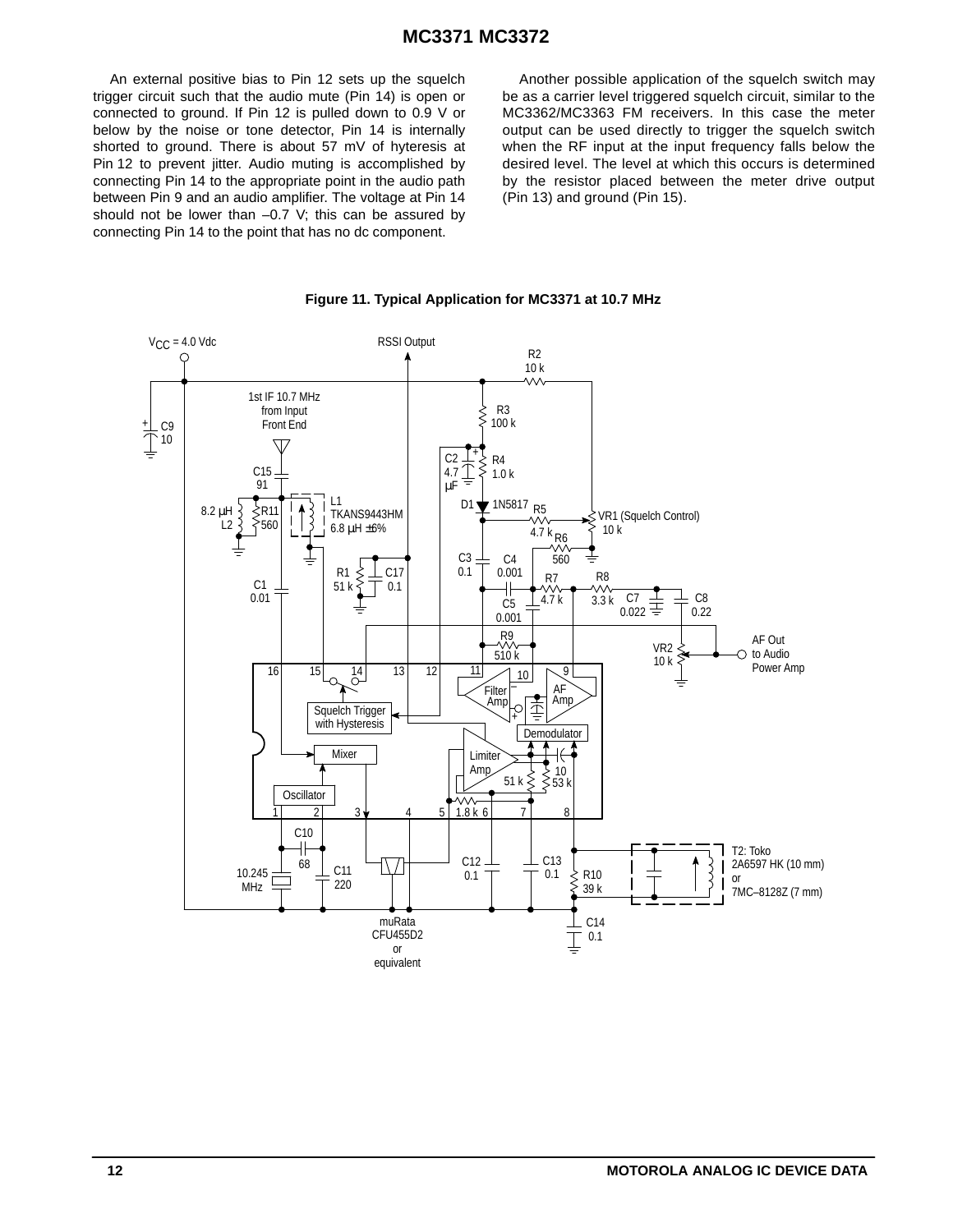### **Figure 12. Typical Application for MC3372 at 10.7 MHz**

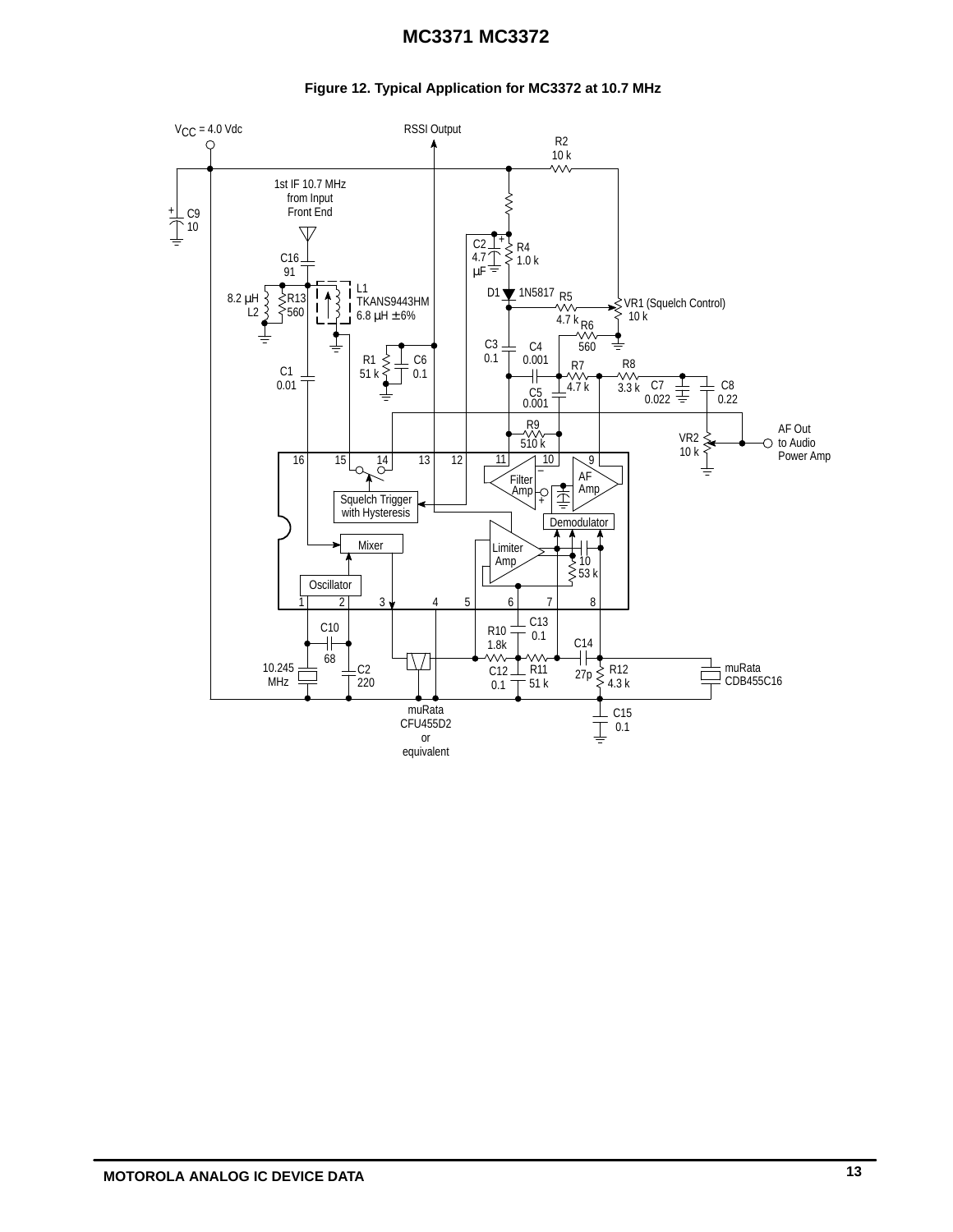

**Figure 13. Typical Application for MC3372 at 45 MHz**





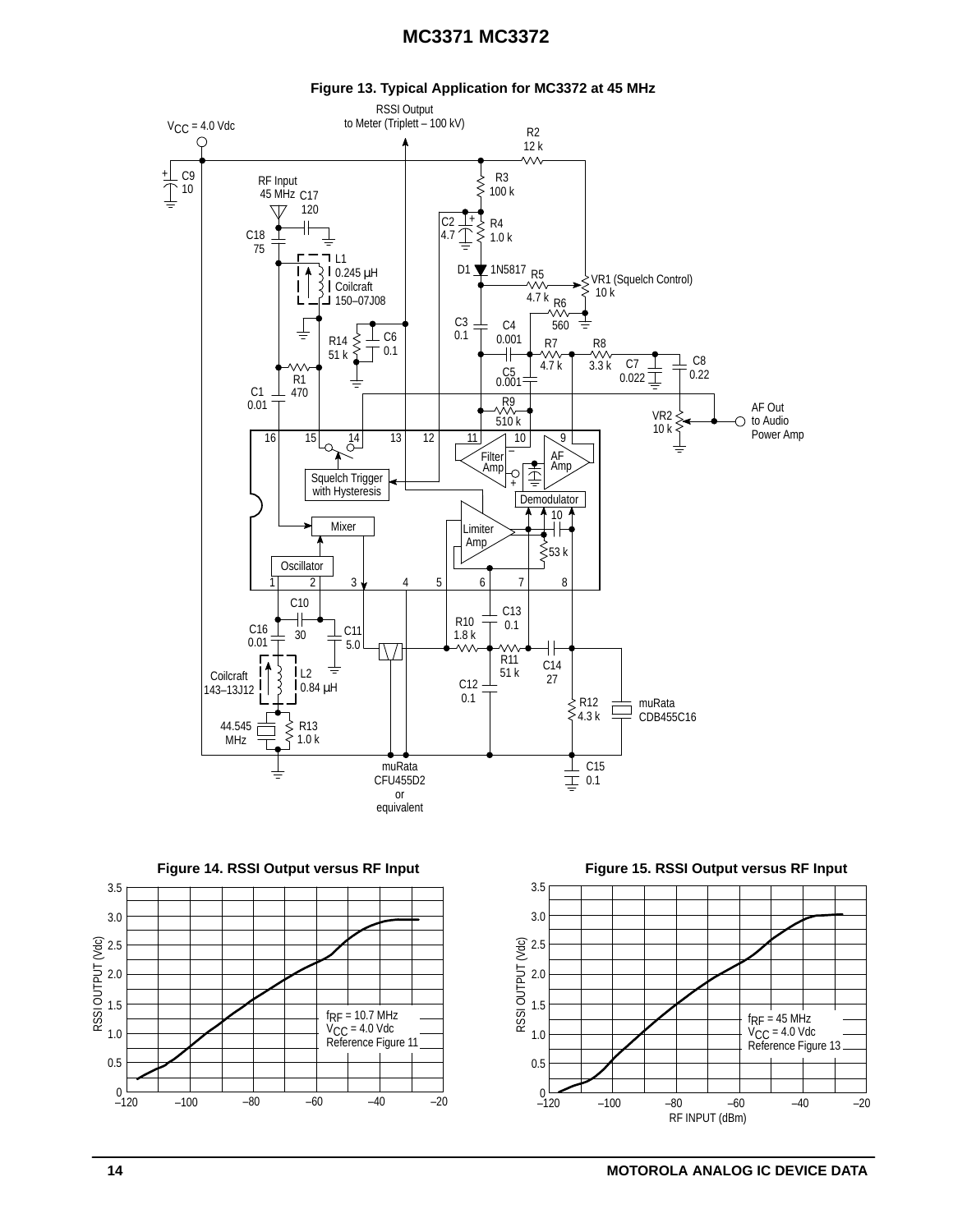

**Figure 17. Mixer Input Impedance versus Frequency**

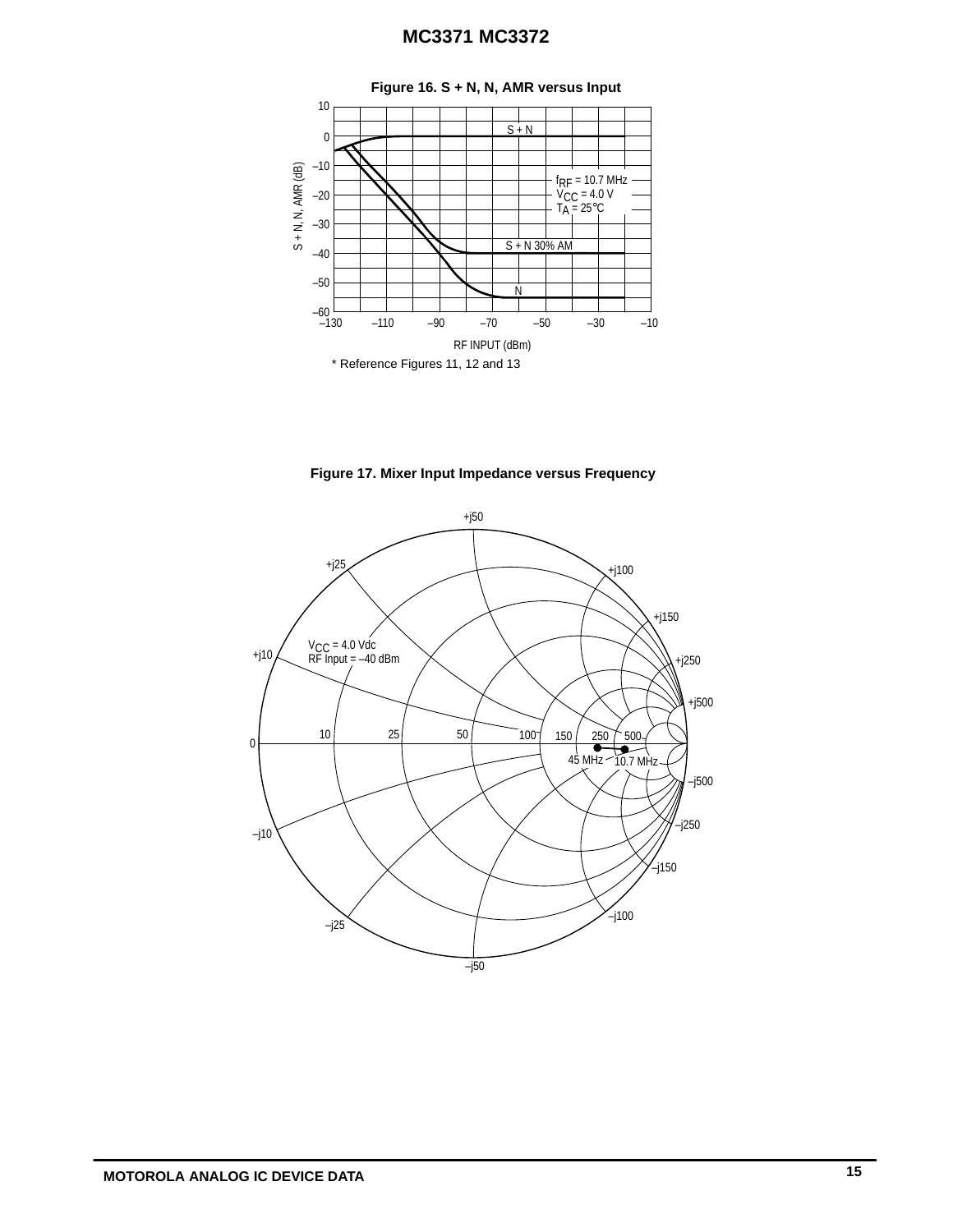



**Figure 19. MC3371 PC Board Circuit or Solder Side as Viewed through Component Side**



Above PC Board is laid out for the circuit in Figure 11.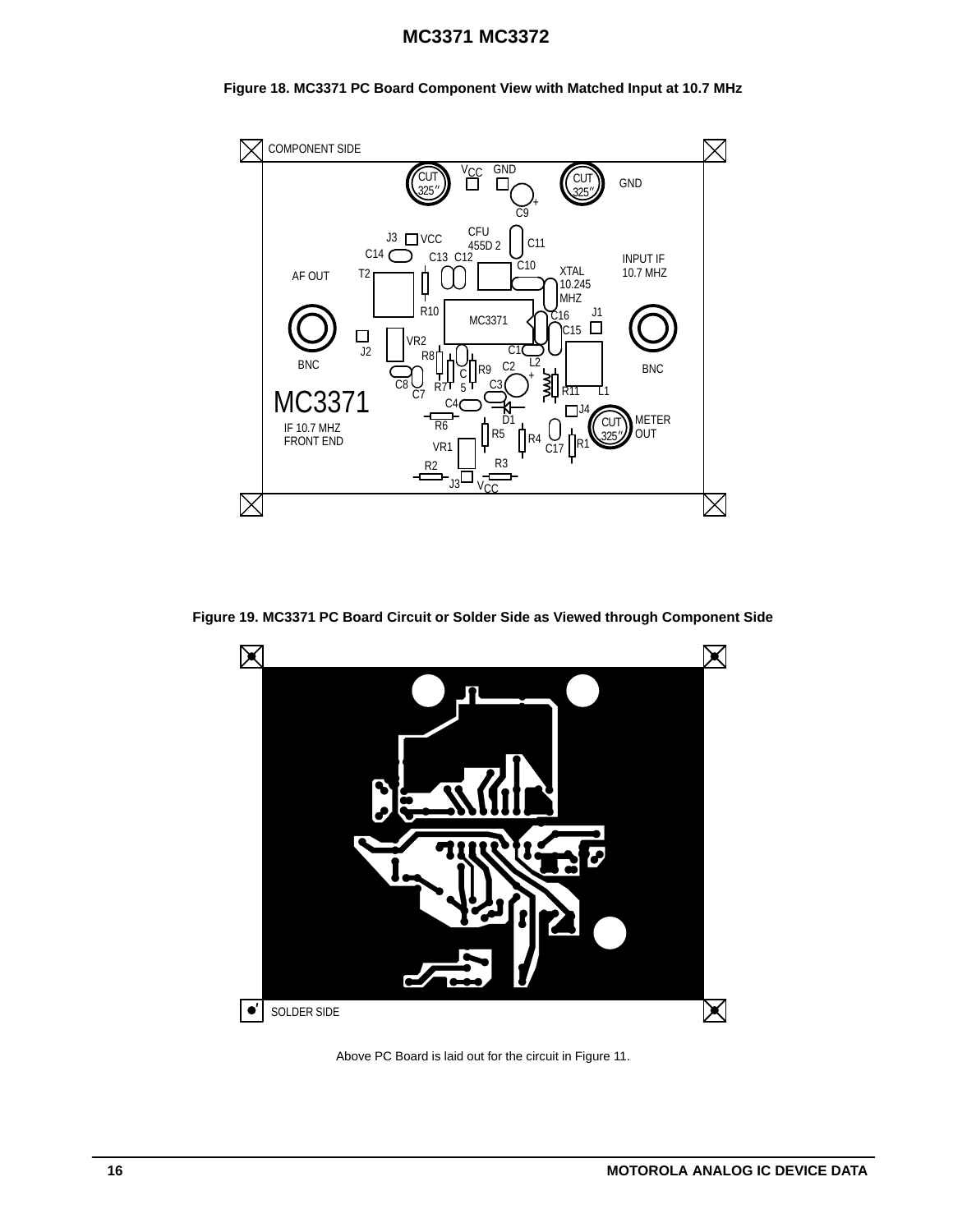

C3

R6 VR1

C4

C 5

R2

 $\overline{\text{cs}}\bigcup\limits_{\text{C7}}$  R7 C7

MC3372 IF 10.7 MHZ FRONT END

BNC

 $\boxtimes$ 

D1 R5 ||R4 C6

 $C<sub>2</sub>$ +

L2

ן<br>ו≷

R3

<u>J3 V<sub>CC</sub></u>

**Figure 20. MC3372P PC Board Component View with Matched Input at 10.7 MHz**

**Figure 21. MC3372P PC Board Circuit or Solder Side as Viewed through Component Side**

METER OUT

L1

CU .325 **BNC** 

Х

 $\Box$ 

R13

R1



Above PC Board is laid out for the circuit in Figure 12.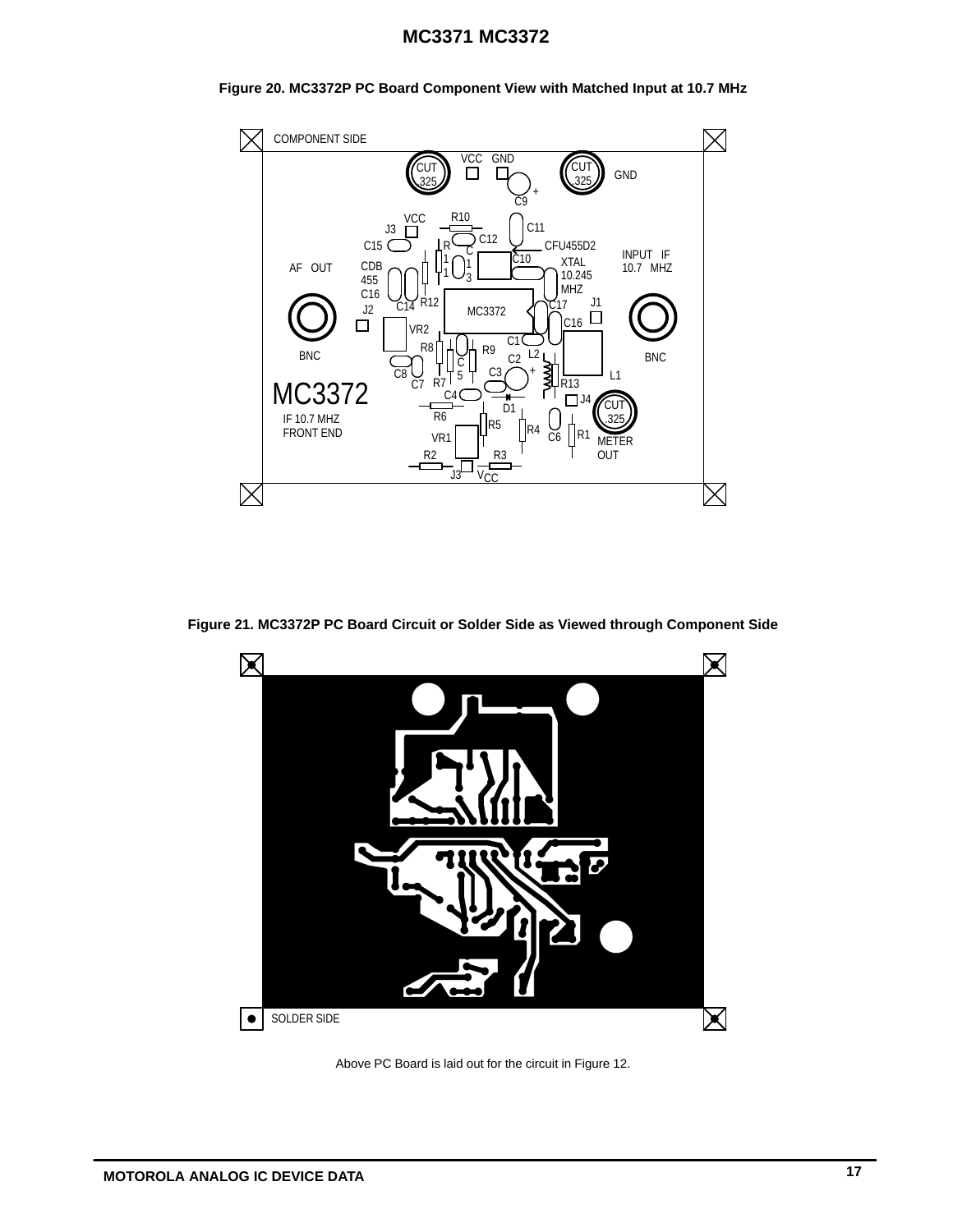### **OUTLINE DIMENSIONS**

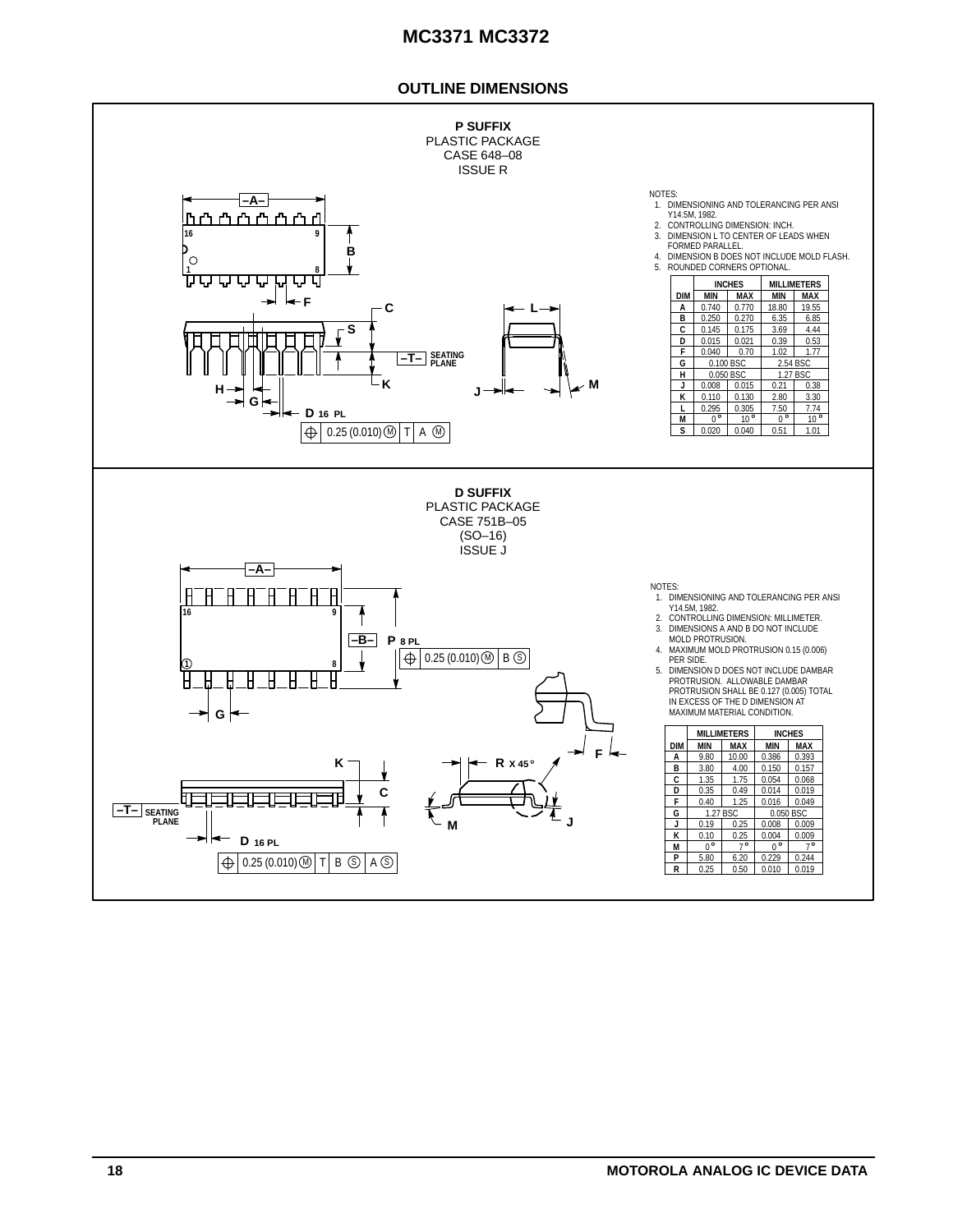### **OUTLINE DIMENSIONS**